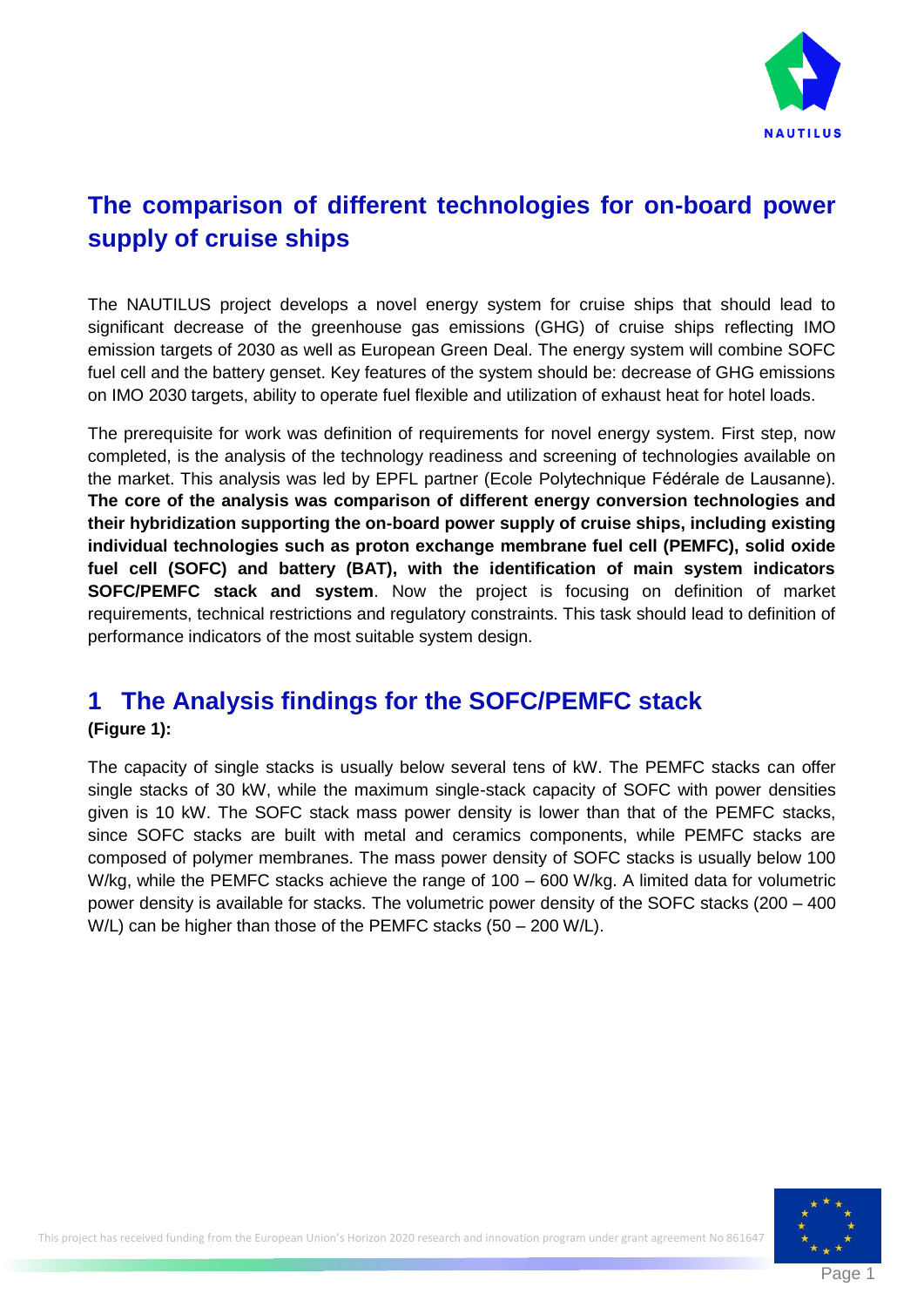



<span id="page-1-0"></span>**Figure 1 Single stack power density comparison: mass (left), volumetric (right).**

**For SOFC/PEMFC system (**[Figure 2](#page-1-1) and [Figure 3](#page-2-0)**)**, there have been products with a capacity of up to 300 kW – 1 MW. SOFC systems generally offer a capacity of over 1 kW, while a smaller capacity between tens of W and 1 kW is also commonly offered by PEMFC for, e.g., mobile applications. Large SOFC systems are currently mainly from US companies, particularly BloomEnergy. SOLIDpower has successfully tested a 25 kW large stack module. For system power density, the SOFC system power density is generally much lower than the PEMFC system power density, both in weight and volumetric power density. For mass system power density, the PEMFC systems achieve a higher value of 10-500 W/kg, while the SOFC systems generally offer a number below 70 W/kg. AVL and Sunfire offer a system power density of around 40 – 60 W/kg, while the SOLID power shows almost the least system power density  $\left(\sim 5 \text{ W/kg}\right)$ . Similar observations have been applied to the volumetric system power density. The PEMFC systems offer a power density of 4 – 500 W/L, led by the Horizon and Hydrogenics (over 100 W/L). The SOFC systems offer lower volumetric power densities. The AVL shows a highly compact system design with the volumetric power density reaching 30 – 300 W/L, while other system providers offer a volumetric power density of below 10 W/L with the SOLIDpower systems offering a  $4 - 6$  W/L power density.



<span id="page-1-1"></span>**Figure 2 System power density: mass (left), volumetric (right).**

For the **system electrical efficiency**, the SOFC systems show higher system electrical efficiency than the PEMFC systems. The PEMFC systems achieve system electrical efficiency of less than 60%, between 35 – 60%. Most products offer an electrical efficiency of 50 – 55%. The highest

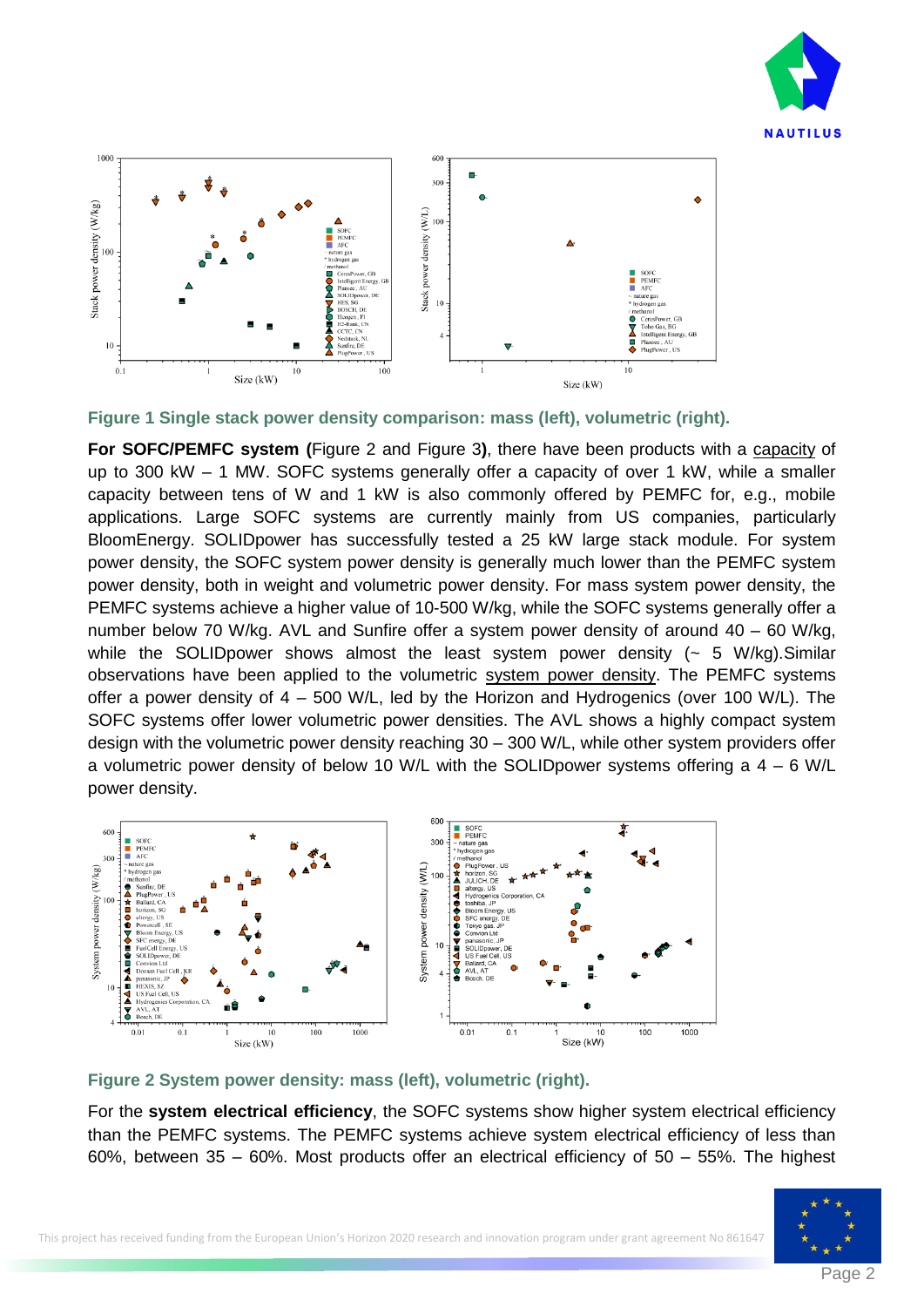

efficiency is achieved by the Hydrogenics and PowerCell, close to 60%. Most SOFC system electrical efficiency was above  $45 - 60\%$ . The companies in the highest tier system electrical efficiency include Tokyo gas, BloomEnergy, Aisin-Seiki, Elcogen, SOLIDpower, Bosch, AVL, and CEA. SOLIDpower offers a system electrical efficiency of 60%.



<span id="page-2-0"></span>**Figure 3 Technology comparison between SOFC and PEMFC in system electrical efficiency.**

### **2 Battery**

The size of single battery pack could be up to 300 kWh with the pack energy density within 50 – 270 Wh/kg and 40 – 120 Wh/L. The lifetime can drop significantly with the depth of discharge. At 80% depth of discharge, the tested lifetime can reach 90k cycles, achieved by PBES (CA). There has been lifetime of 1000k cycles but the working conditions are not given.



**Figure 4 Comparison of battery packs in terms of mass (left) and volumetric (right) energy density.**

## **3 SOFC-BAT Hybridization for maritime applications**

[\(Figure 5\)](#page-3-0)

The sizes of FC in all demonstration projects are within  $10 - 250$  kW. However, compared with PEMFC-BAT hybrid system, only few detailed performance and techno-economic data are

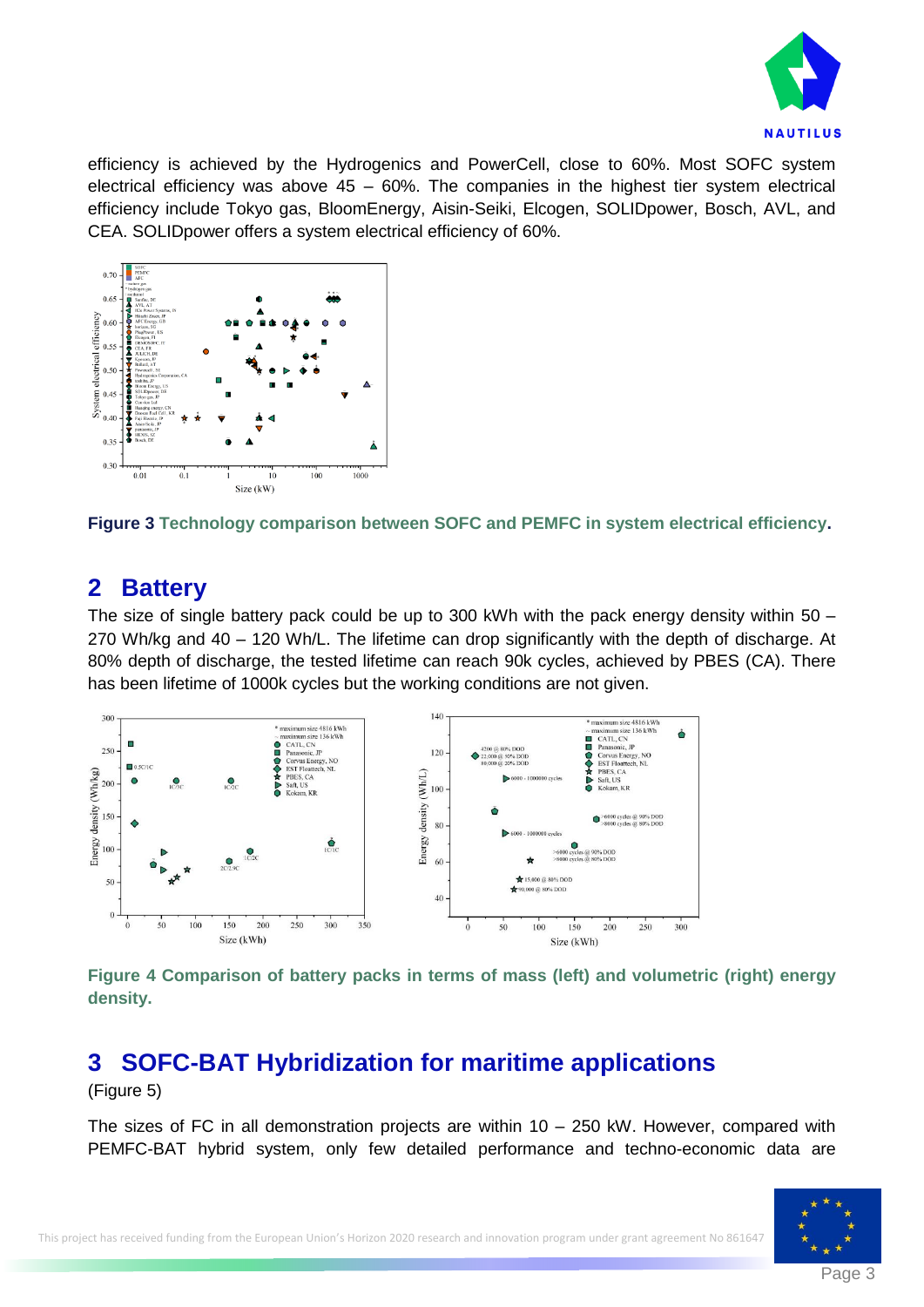

available for SOFC-BAT system. The capacity of 200 – 250 kW has been reported for both PEMFC and SOFC hybrid systems. The SOFC based projects have considered Diesel, LPG, CNG, MeOH as the logistic fuels, thanks to the high fuel flexibility of the SOFC technology. Particularly, none of these projects has investigated the potential of ammonia as the ship fuel. The SOFC demonstration occurred mostly ten years ago, with the CHP efficiency reaching only between 40 – 50% due to the low SOFC system performance at that time. The recent SchIBZ project realized an electrical efficiency of 50%, the latest GasDrive project has reported a computed overall efficiency of 68%. Although most projects employed PEMFC based hybrid system due to the easy system configuration and dynamic performance, the SOFC based hybrid systems are potential for ship industry due to high efficiency and the possibility of heat and power co-generation.



<span id="page-3-0"></span>

## **4 Conclusions of the analysis**

PEMFC-BAT hybrid systems have been at high TRL for the transportation fields. However, they are constrained by the hydrogen infrastructure and onboard storage. **SOFC can realize higher efficiency and combined heat and power production, thus is more suitable for the cases with less limitation in terms of space and weight, e.g., cruise ships**. Below summarizes the main indicators for the SOFC systems or SOFC-BAT systems:

#### **SOFC systems**

SOFC system mass power density (W/kg): < 70 W/kg SOFC system volumetric power density (W/L): < 10 W/L

Lifetime (h, number of cycles): SOFC generally known as long lifetime (40-80) kh)

Load range (%): 30-125% (Bosch)